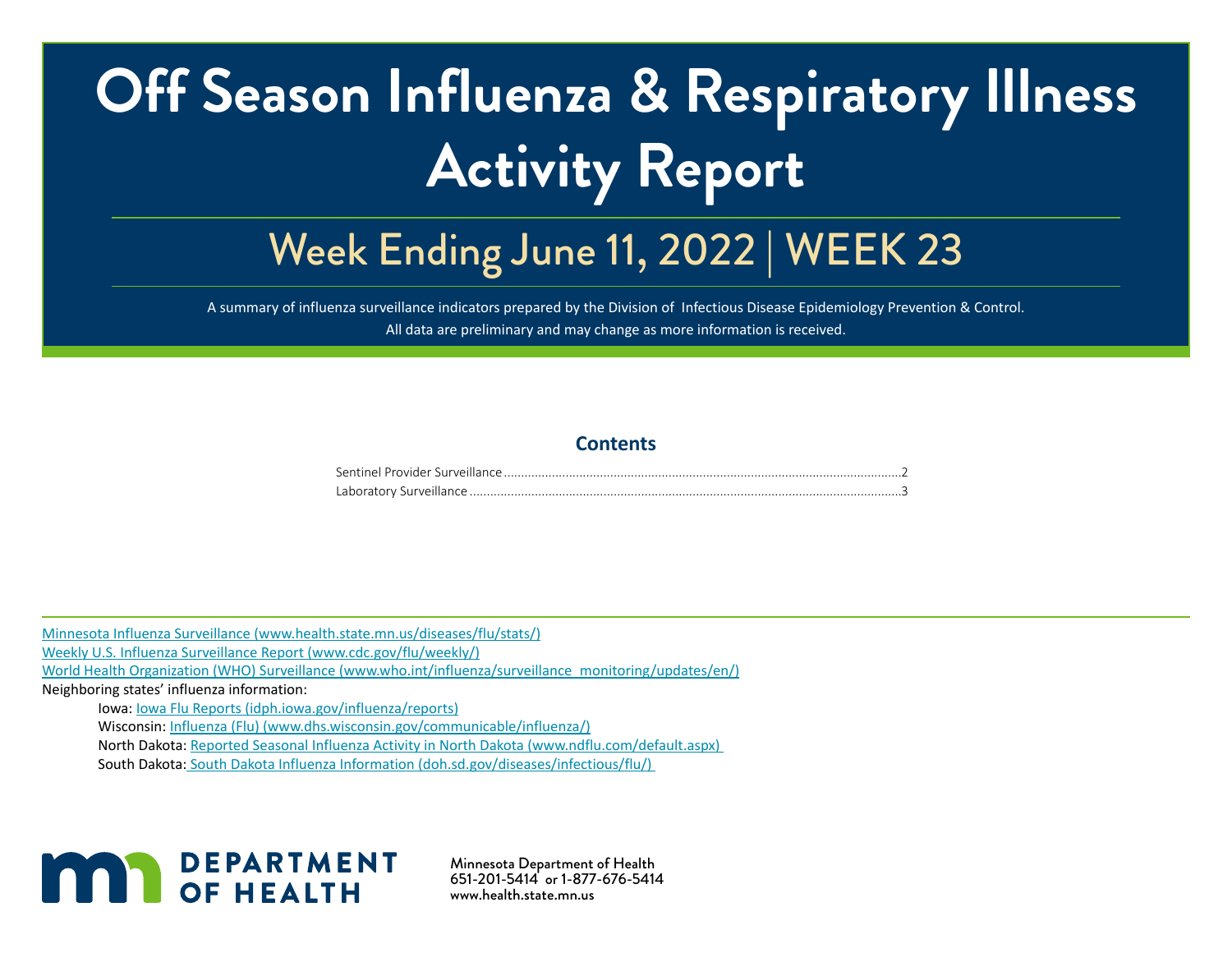## **Sentinel Provider Surveillance**

<span id="page-1-0"></span>45 6.0 1.0 4.0 4.0 1.0 MDH collaborates with healthcare providers who report the total number of patients seen and the total number of those patients presenting to outpatient clinics with influenza-like illness.



#### 48 9.0 0.0 7.0 1.0 1.0 **Percentage of Persons Presenting to Outpatient Clinics with Influenza-Like Illness (ILI)**

Indicates current week-data may be delayed by 1 or more weeks

MN Baseline valid for 2020-21 season only, do not compare it with previous seasons. The baseline is calculated by averaging the ILI percent for non-influenza weeks over the previous four seasons and adding two standard deviations. Non-influenza weeks account for less than 2% of the season's total flu-positive specimens tested at Public Health Labs in HHS Region 5. Weeks where ILI % is above baseline reflect weeks with excess health care visits due to ILI.

| % of outpatients with ILI this week | % of outpatients with ILI last week |
|-------------------------------------|-------------------------------------|
| 0.82%                               | 1.05%                               |

Minnesota Department of Health Off Season Influenza & Respiratory Activity Report for Week Ending June 11, 2022 | WEEK 23 Page 2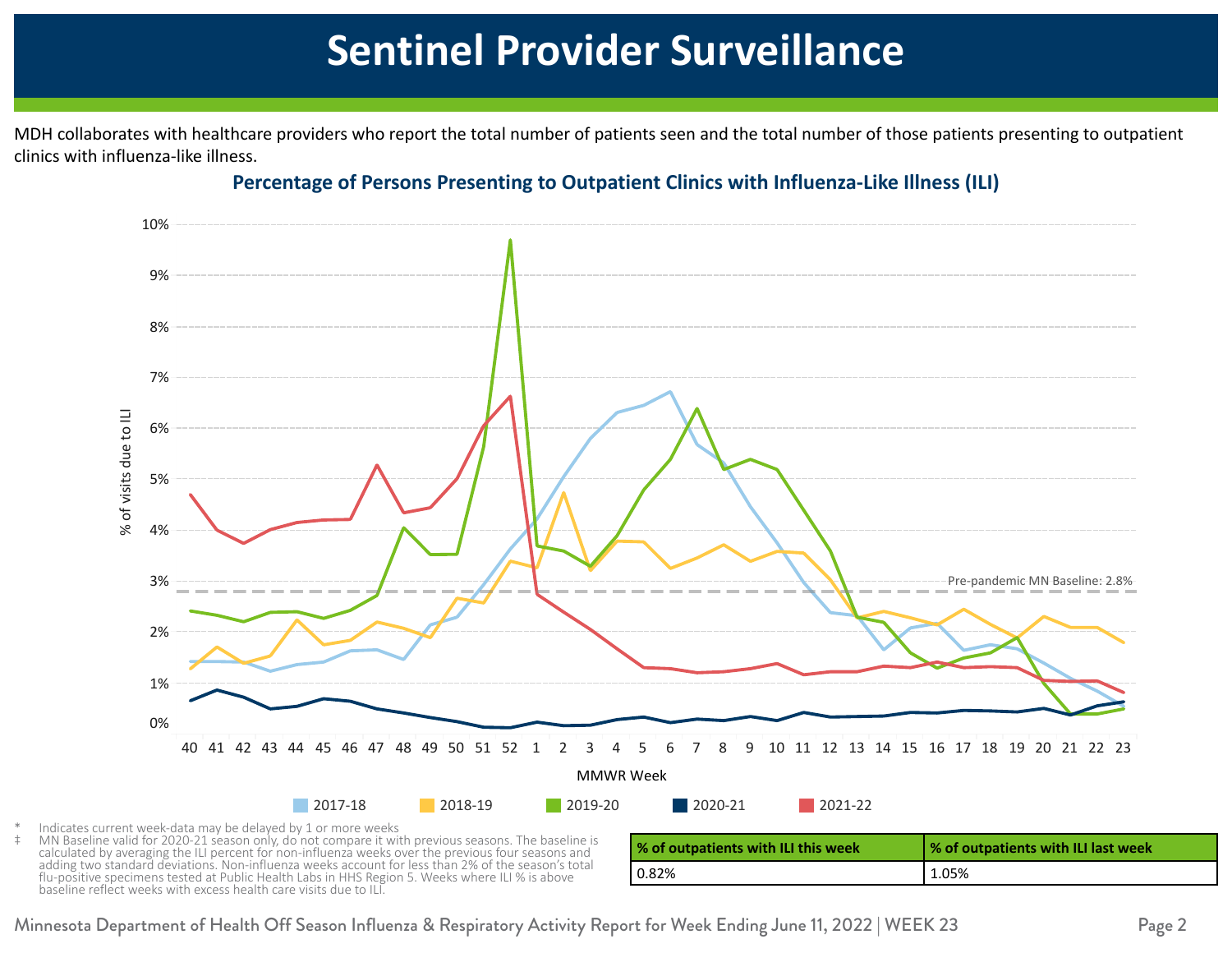#### <span id="page-2-0"></span> $\mathbf{1}_{\mathbf{1}_{\mathbf{1}}}$  , and the contract of  $\mathbf{1}_{\mathbf{1}}$  , and the contract of  $\mathbf{1}_{\mathbf{1}}$  , and the contract of  $\mathbf{1}_{\mathbf{1}}$  0.10 0.60 0.34 0.12 4 2 **Laboratory Surveillance**

 $\frac{1}{\sqrt{25}}$  0.09 0.35  $\frac{1}{\sqrt{25}}$  0.35  $\frac{1}{\sqrt{25}}$  0.35  $\frac{1}{\sqrt{25}}$  0.35  $\frac{1}{\sqrt{25}}$  0.35  $\frac{1}{\sqrt{25}}$  0.35  $\frac{1}{\sqrt{25}}$  0.35  $\frac{1}{\sqrt{25}}$  0.35  $\frac{1}{\sqrt{25}}$  0.35  $\frac{1}{\sqrt{25}}$  0.35  $\frac{1}{\sqrt{25}}$  0.35  $\frac{1}{\$ The MN Lab System (MLS) Laboratory Influenza Surveillance Program is made up of more than 310 clinic- and hospital-based laboratories, voluntarily submitting testing data weekly. These laboratories perform rapid testing for influenza and Respiratory Syncytial Virus (RSV). Significantly fewer labs perform PCR testing for influenza and three also perform PCR testing for other respiratory viruses. MDH-PHL provides further characterization of submitted influenza  $49.08 \pm 0.09$  and  $49.08 \pm 0.09$  11.69  $\pm 0.09$  11.69  $\pm 0.09$  11.69  $\pm 0.09$ isolates to determine the hemagglutinin serotype to indicate vaccine coverage. Tracking the laboratory results assists healthcare providers with patient diagnosis of influenza-like illness and provides an indicator of the progression of the influenza season as well as prevalence of disease in the community.



#### **1 11.39 1.39 Specimens Positive for Influenza by Molecular Testing**